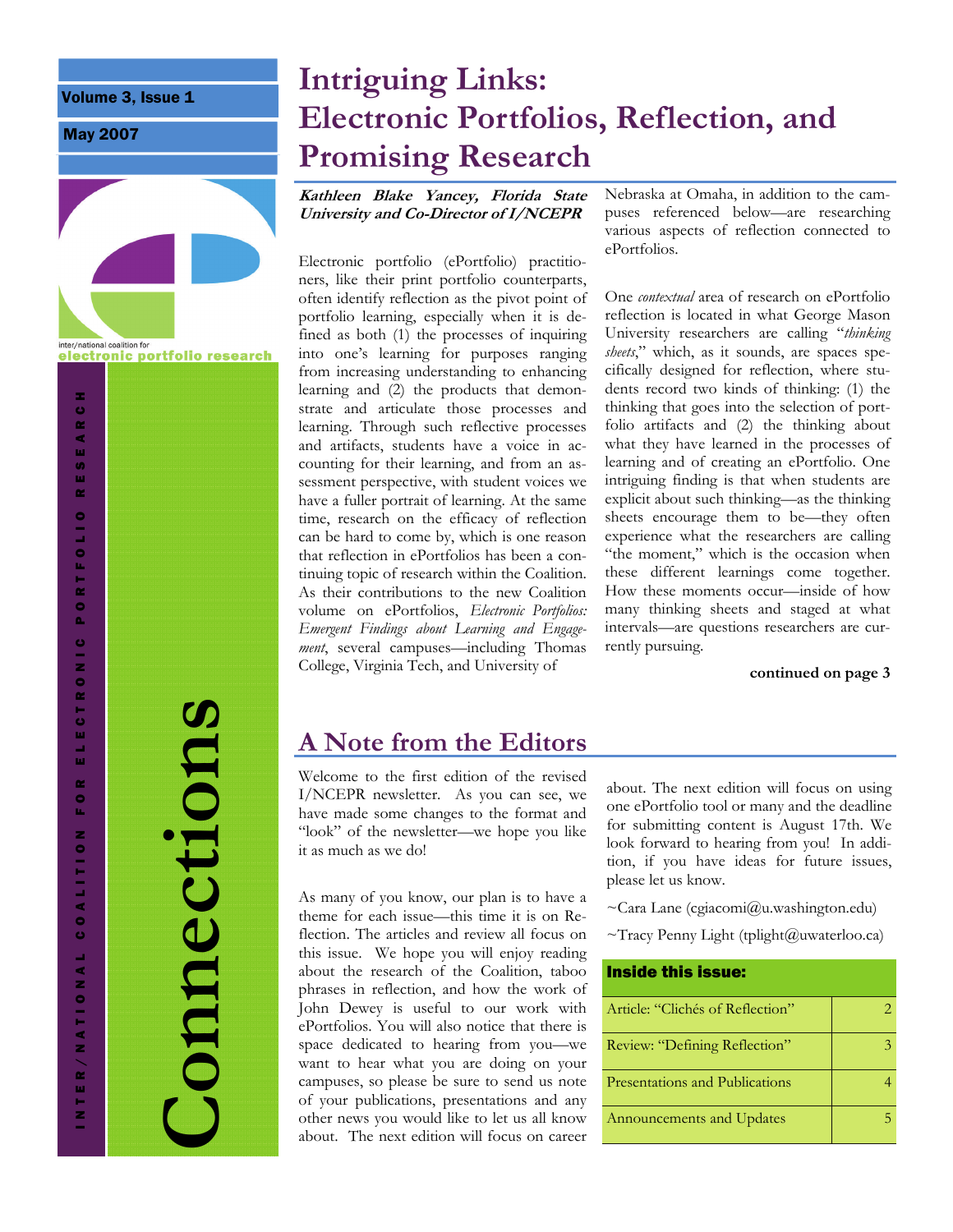# **Clichés of Reflection in a Design Engineering Seminar**

#### **Helen Chen, Stanford University**

What exactly constitutes "good" reflection in an introductory freshman seminar on design engineering? To answer this question, our research team evaluated weekly reflections submitted by students commenting on their individual and group experi-

ences in their team projects. In our analysis, we observed that similar phrases were often used, perhaps attributable to the fact that students were writing their reflections at the last minute and not considering the broader implications and takeaways of their experiences. We presented these oft-used phrases to students in



subsequent iterations of the course as a conversation starter for what comprises a more meaningful and deeper perspective of a design experience. We did not forbid students from using what we jokingly described as the *Taboo List of Phrases,* but should they find themselves using these terms to consider how they could be used more effectively, precisely, and thoughtfully.

#### **Taboo Phrases about Individual Tasks:**

- "very productive and effective"
- "insightful"
- "interesting"
- "creative"
- "put my creativity to the test" & other clichés like it
- "tried very hard"
- "which I thought was great"
- "I learned so much . . ."
- $\lq\ldots$  learn a lot  $\ldots$ "
- "so much"
- "I learned that things don't always happen the way you plan them."
- "not that much I can say I wish had gone differently"
- "we needed more time"
- "went pretty well"
- "running pretty smoothly"
- "most important thing I learned along the way"
- "I learned how to think . . ."/ "I learned more about how to design . . ."
- "I wish I had put more time into . . ."
- "much more engaging"
- "think outside the box" & clichés like it
- "work more efficiently"
- "allowed us to look at design in a new way"
- just paraphrasing the words on the assignment sheet
- in general, avoid clichés or common sentences in responses
- excuses (for illness, business, or whatever) do not need to be in the reflection

#### **Taboo Phrases about Group Work:**

- "everyone worked hard to meet"
- "discussed our plans thoroughly"
- "different perspectives and ideas"
- "open minded"
- "workload was divided evenly"
- "achieved our goals"
- "everyone worked well together"
- "everyone played an integral role"/"had an equal voice"
- "communicate well with your group"
- "listen to others"
- "work effectively in a group"
- "I feel our group did a good job of ..."
- "improve on working together"
- "two heads are better than one" & clichés like it.
- "I liked working with a team"

Engaging students in conversation around this list and the importance of linking reflections and evidence has been a useful exercise which has resulted in reflections characterized by greater depth and explanation. In later analyses of student reflections, we found that better reflections often included the use of unique noun phrases that represent the different activities that take place during the process of doing design and learning to do design. Lastly, we, the teaching team, came to the realization that we need to ask better questions in order to elicit more complete and thoughtful responses from the students.

#### **Context and Reference:**

This list was developed by undergraduate researcher Jonathan Gabrio and Helen L. Chen as part of a guiding activity for scaffolding student reflection in *Designing the Human Experience*, an introductory freshman seminar on design engineering at Stanford University taught by Professor Larry Leifer. For more information about this course or the Folio Thinking research program, please contact Helen L. Chen at [hlchen@stanford.edu](mailto:hlchen@stanford.edu).

Chen, H.L., Cannon, D.M., Gabrio, J., & Leifer, L. (2005, June). *Using Wikis and Weblogs to Support Reflective Learning in an Introductory Engineering Design Course*. Paper presented at the 2005 American Society for Engineering Education Annual Conference & Exposition, Portland, Oregon. *2005 ASEE Design in Engineering Education Division Best Paper*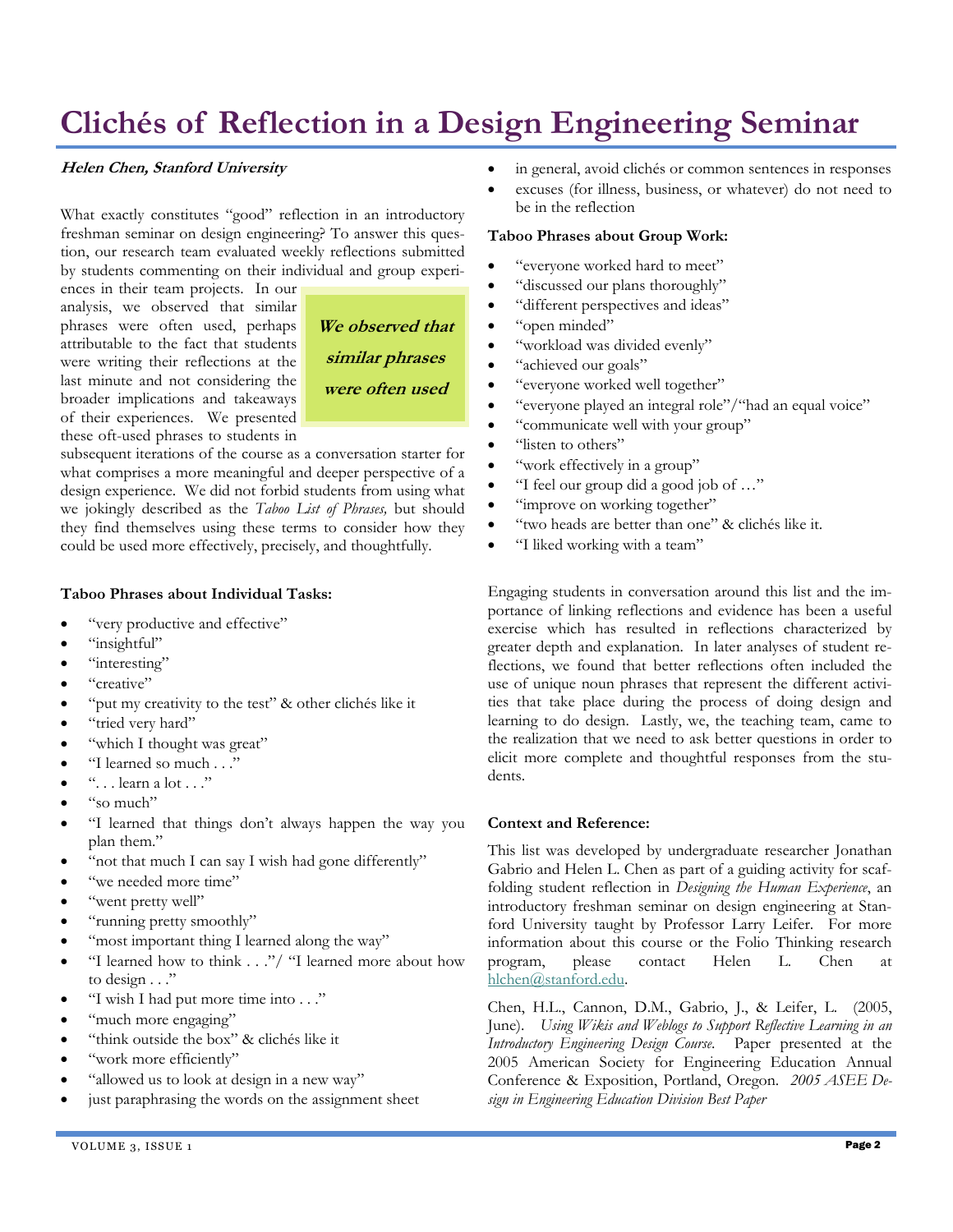# **Article Review: "Defining Reflection: Another Look at John Dewey and Reflective Thinking" by Carol Rodgers**

### **Reviewed by Tracy Penny Light, University of Waterloo**

#### Source: *Teachers College Record, 104, 4 (June 2002): 842-866.*

In this article, Carol Rodgers explores the nature of reflective thinking by returning to Dewey and his criteria for reflective thinking. She does this in response to what she describes as the "cry for accomplishment in systematic, reflective thinking" (843) despite the fact that it is "difficult to distinguish what systematic, reflective thinking is." For those of us engaged in ePortfolio work, this is particularly important. Most ePortfolio researchers, I think, would argue that reflection is the cornerstone of effective ePortfolio practice. The reflective thinking that students are encouraged to do in order to develop their thinking, competencies, and views of the world and their disciplines is viewed as perhaps the most important part of developing one's ePortfolio. However, what exactly does reflection look like? How is/should reflection be defined? What evidence is needed to "prove" that students have truly internalized, transferred or had a transformative learning experience as evidenced by their reflections? These are important questions and Rodgers' look at Dewey is useful in this regard.

**Intriguing Links (continued from page 1)**

The relationship of *structure* to reflection focuses the general education ePortfolio at IUPUI, which identifies outcomes through a matrix that builds in developmental learning as well as experiential learning. Thus, when a student includes an artifact in his or her portfolio, the process includes identifying where in the matrix it belongs and commenting on that inclusion. This "*matrix thinking*"—which parallels the developmental schema for reflection created at Alverno—sets up other kinds of matrix thinking as well. For example, when a student later includes pieces of work in a discipline-based ePortfolio, she or he engages in a "doubled" matrix thinking, or what we might call multiple mapping: thinking through and with the general education matrix as well as the disciplinary matrix. Such mapping—the ability to see a given artifact in several different contexts—is of course one hallmark of intellectual achievement. How such mapping connects to data on student retention and achievement is a current focus of the IUPUI project.

Another kind of structure distinguishes the NSF-funded ePortfolio project at Clemson University, where researchers in psychology are mapping the kinds of connections students make in their ePortfolios. Beginning students, they have found, tend to create a very simple hub-and-spokes or starburst model, with a single large node linking all artifacts. More advanced students create a much more *complex portfolio structure*, with several large Dewey, notes Rodgers, defines reflection as thinking which includes four criteria. They are: 1) Reflection as a meaningmaking process. This criterion looks at how learners move from one experience to the next and how they make connections between and among those experiences; 2) Reflection as a rigorous way of thinking. This criterion, for Dewey, was based in scientific inquiry and points to a systematic and disciplined way of thinking; 3) Reflection in community. Here, Dewey points to the need for reflection to happen by and through interaction with others; 4) Reflection as a set of attitudes. These attitudes, or habits of mind, value both intellectual and personal growth for ourselves and others. Indeed, in order for reflection to happen, all four criteria need to be present. What is particularly interesting about these criteria is that they appear to be developmental in nature – all students may not exhibit all criteria at once and may only demonstrate these types of thinking over time. If this is the case, what does this mean for our work as we design and implement ePortfolios on our campuses?

**continued on page 6** 

nodes and many arteries linked to them. In this finding, Clemson echoes a similar finding at St. Olaf College, where ePortfolios that were deemed stronger evidenced a more complex set

**More advanced students create a much more complex portfolio structure** 

of relationships/links between artifacts—and both findings seem related to the mental maps differentiating novice and expert learners. As important, in the more advanced Clemson ePortfolios, the individual large nodes and their associated links seem tailored to address the needs and interests of particular *audience*s. In other words, the suggestion is that including multiple audiences as part of an

ePortfolio exerts a positive effect on students' mapping of disciplinary relationships. The relationship of such structures to other indices of learning is a focus of this project.

What is interesting in all these projects is the way, through each individual focus, they help us understand reflection anew. At the same time, as we read across these research projects, we begin to see patterns—in the structures supporting reflection, in the connections and contexts students create, in new ways of thinking and demonstrating—and that too is a value of Coalition work.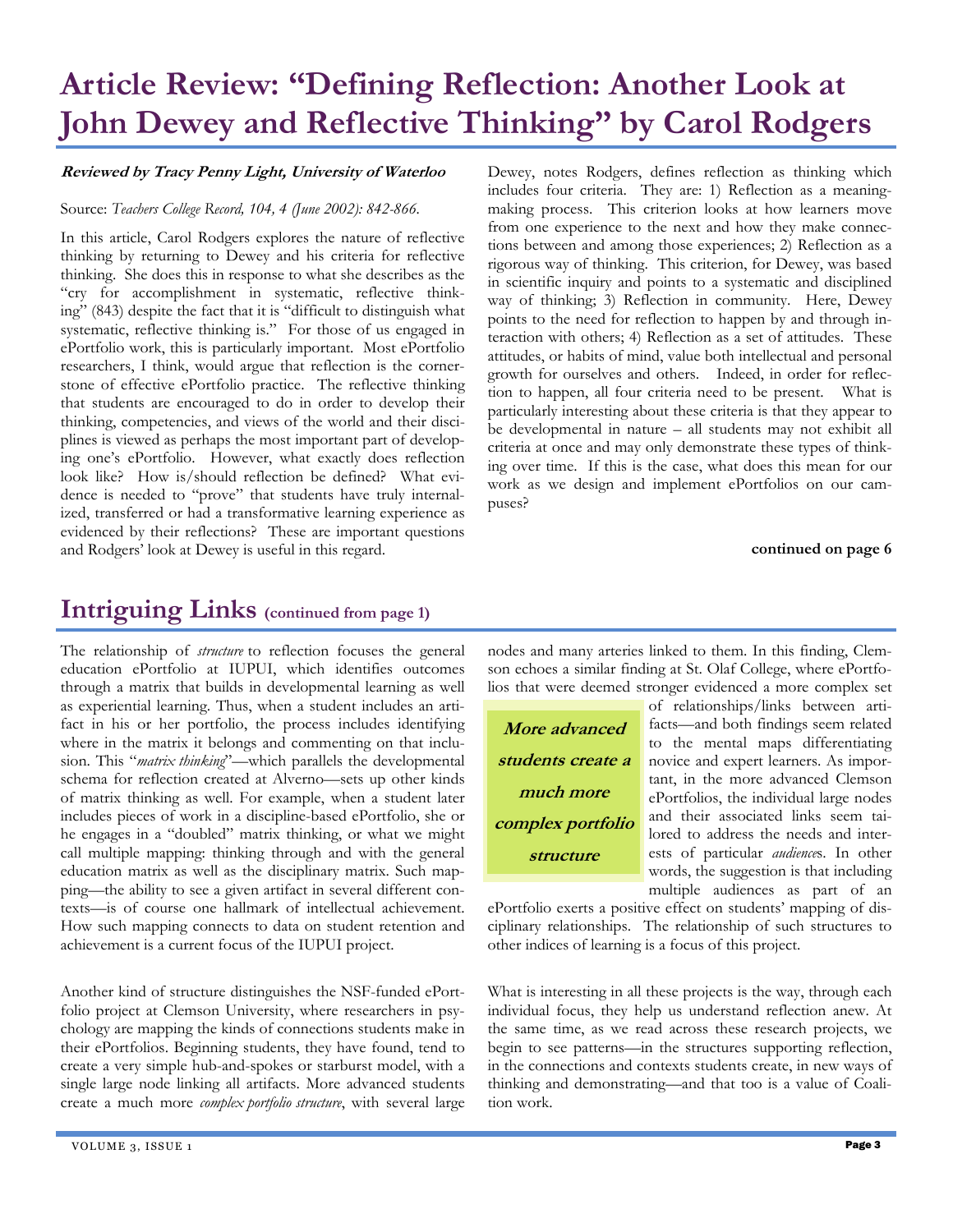# **Member News: Presentations and Publications**

**Glenn Johnson, Pennsylvania State University**  "Perceived Value and Persistence of Web Publishing Skills: Implications for e-Portfolio Systems" will be published in the next issue of the *International Journal on E-Learning* 6:3(2007). Authors: Glenn Johnson, John A. Dutton, Pei-Hsuan Hsieh, and Khusro Kidwai from Pennsylvania State University. Research has demonstrated that student control of their learning is an important factor that supports meaningful reflective learning. The Penn State personal Web space system emphasizes personal control over this learning space and requires students to acquire basic Web publishing skills. In this research we explore students' perceptions of the Web publishing skills they learned. In particular we investigate the students' perceived value of Web publishing skills and the extent to which these skills persist. Then, based on these findings we review the implications regarding the utility of introducing these skills within other online learning contexts, such as ePortfolio systems, where meaningful reflective learning is a main objective.

Cara Lane, University of Washington "The Power of 'E": Using e-Portfolios to Build Online Presentation Skills," by Cara Lane from the University of Washington, was published in the Feb/March 2007 issue of *Innovate* ([http://](http://innovateonline.info/) [innovateonline.info](http://innovateonline.info/)). The article discusses student attitudes toward ePortfolios and argues for the usefulness of ePortfolios as a means for students to develop professional and academic presentation skills. At the ED-MEDIA World Conference this June (<http://www.aace.org/conf/edmedia>), Cara Lane and Janice Fournier will present findings from the University of Washington's research on the use ePortfolios in beginning composition courses.

### **Mary Zamon, George Mason University**

We facilitated a roundtable discussion at the American Educational Research Association meeting in Chicago (April 2007). The paper was well received and the idea of Thinking Sheets generated discussion on collecting data in general and the pros and cons of other methods like talk aloud or video. I think the feedback and questions we received in Omaha and other places helped us address up front potential concerns. Thank you to everyone for that! Debra was approached and asked if we were considering a paper for the next year's meeting. We are considering where we want to go with this project. This is the abstract: "Assessing the Learning Potential of E-Portfolios in Graduate Education through Thinking Sheets." This case study examined thinking processes of six students of education during creation: struggles with technology, attention to directions, and progression from Bloom's knowledge level to higher order thinking skills. However, students demonstrated higher order levels less frequently than expected. The study indicates there may be a common progression, with an identifiable moment when students see the possibilities and connections ePortfolios can afford. Suggestions for programs offering ePortfolios are offered.

### **Helen Chen, Stanford University**

Cohort One members (shown left to right above) Carl Young (North Carolina State, formerly Virginia Tech), Helen Chen (Stanford), Yves Labissiere (Portland State), Bill Rickards (Alverno), and Barbara Cambridge (not pictured) shared their research at AERA 2006 in San Francisco, CA. The symposium was titled, "Studying the Roads We Make: The National Coalition for Electronic Portfolio Research" and was led by Bill Rickards with Joanne Carney of Western Washington University as our respondent.



## **Darren Cambridge, George Mason University**

This summer I am presenting our work in several venues. May 18-20, I shared some of the ideas I previewed in Omaha about networked and symphonic selves at Computers & Writing in Detroit. At the Sakai/OSP conference in Amsterdam, June 12- 15, I will discuss preliminary results of George Mason's work with leadership portfolios with Melissa Peet, who will talk about similar work at the University of Michigan. Shortly before our next meeting in July, I will be co-leading the Writing Program Administrators Assessment Institute in Tempe, AZ, for which I will be drawing on much that I have learned from the Coalition members over the last four years.

**Jill Lumsden, Florida State University** Lumsden, J., Lenz, J., Ford, C., & Reardon, R. (2007, April). *E-Portfolios: Using campus partnerships to promote student learning and career development*. Presentation at the NASPA/ACPA Joint Meeting, Orlando, FL.

**continued on page 6**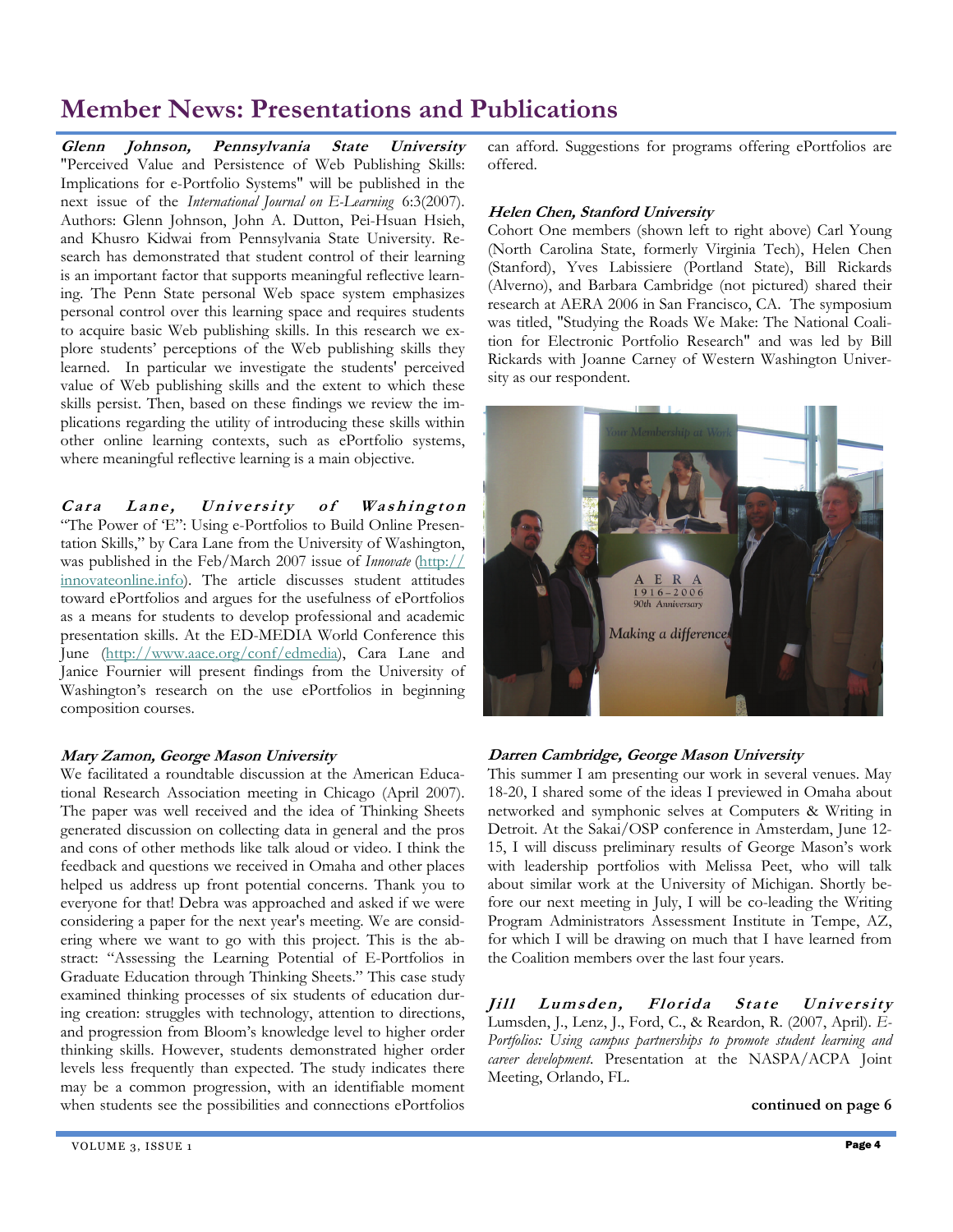# **Member News: Announcements and Updates**

**Helen Chen, Stanford University** Using ePortfolios for Teaching, Learning, and Assessment, <http://wallenberg.stanford.edu/institute.html>. ePortfolios are more than just a technology: they imply a process of planning, keeping track of, making sense of, and sharing evidence of learning and performance. Participants will address issues and challenges relating to ePortfolio adoption and implementation, examine a range of case studies and tools, and develop a plan for putting ePortfolios into practice on their own campuses. Featured experts: John Ittelson, CSUMB; Tracy Penny Light, University of Waterloo; Toru Iiyoshi, The Carnegie Foundation for the Advancement of Teaching. Dinner speaker: Gordon Bell, MyLifeBits project and Microsoft Bay Area Research Center. Date and Location: August 16-17, 2007, Stanford University, Stanford, CA. Registration Deadline: July 31, 2007.

**Barbara Cambridge, I/NCEPR Co-Director** Cohort IV of the Inter/National Coalition for Electronic Portfolio Research will be constituted of institutions primarily from the UK. The call for applications was issued within the UK and to other countries in the European Union for inclusion in the 2007-2010 cohort, which will hold meetings in England. Applications will be reviewed in spring 2007 for the start of cohort work in fall 2007. The Centre for Recording Achievement in the UK, through support from the Higher Education Academy, is collaborating with the co-directors and associate director of the Inter/National Coalition to provide leadership for Cohort IV. Members of the new cohort will be announced in the summer.

### **Ruth Cox, San Francisco State University**

San Francisco State University has launched [http://](http://eportfolio.sfsu.edu) [eportfolio.sfsu.edu](http://eportfolio.sfsu.edu) as a clearinghouse site for the campus. We are currently supporting a range of student ePortfolio developments including the use of SFSU webspace to create ePortfolio sites, pilots using eFolio (Mn.), Taskstream, and the KEEP toolkit. We welcome dialogue and examples from other institutions using similar strategies and tools. Examples of 2006 students sites: Business using SSFU templated Portfolios ([http://userwww.sfsu.edu/~yiu\)](http://userwww.sfsu.edu/%7Eyiu), Health Education using eFolio (<http://anishamoore.sfsu.myefolio.com/> ), and English Education using KEEP toolkit (<http://tinyurl.com/2lohog>).

### **Ruth Cox, San Francisco State University**

Announcing the formation of "The Digital Teaching & Learning Consortium" (DTLC), a membership organization of educational institutions working together to develop and support high quality, low-cost, technology-based environments and activities. Our consortium includes faculty, administrators and technical staff from California Community Colleges and California State University Campuses in the Bay Area. The DTLC goals include, but are not limited to, uniting people committed to improving student successes and transitions between academic institutions, collaborating as the academic technology landscape changes, creating an economy of scale around specific technologies, supporting students and faculty using these technologies, and creating an organic, public knowledge base of effective teaching and learning practices. For more information, please contact Kevin Kelly, [kkelly@sfsu.edu](mailto:kkelly@sfsu.edu)

### **Nancy Gross, La Guardia Community College**

There is a flourish of ePortfolio activity here at LaGuardia Community College in NYC:

- This academic year about 100 faculty and 6500 students have been working on ePortfolios
- We are running a new year-long professional development seminar for faculty titled "ePortfolio in the Professions." Faculty are working with students to demonstrate professional competencies on their ePortfolios
- We are in the process of adding a reflection section to our ePortfolio website with resources for both students and faculty to support reflective practice
- Students and faculty will present their work with ePortfolios at a biannual ePortfolio Showcase scheduled for June 8th
- We are in the midst of planning an ePortfolio conference to be held at the college on November 3, 2007. More news coming soon.

## **Kathleen Yancey, I/NCEPR Co-Director**

Cohort III will meet on July 19 and 20, 2007 and Cohort II will meet on July 20 and 21, 2007. Cohort III members are cordially invited to hear final reports from Cohort II on July 21, Cohort II members are welcome to come for July 19, and Cohort I members are encouraged to come whenever they are able. The meeting will be held at George Mason University.

# **Send us news!**

We are now accepting news items from I/NCEPR members for the September Issue!

Send your 100-word contributions to Cara Lane (cgiacomi@u.washington.edu) or Tracy Penny Light (tplight@uwaterloo.ca).

**Deadline: August 17**